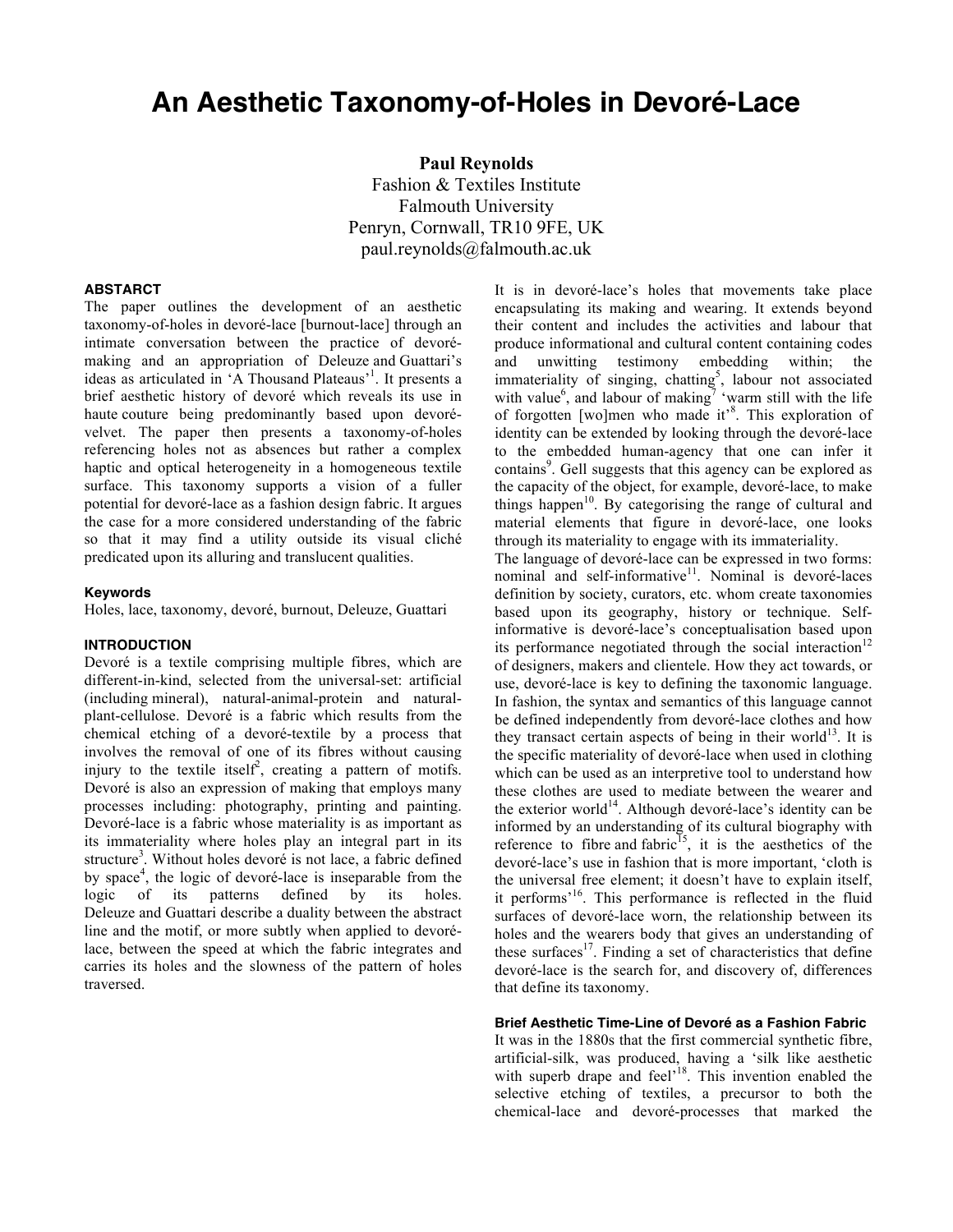introduction to the market of 'beautiful and affordable'<sup>19</sup>, imitation-lace<sup>20</sup>. These laces were made by machine embroidery where the background silk material was dissolved leaving a network which 'appears from a short distance strikingly similar to Venetian, Irish, Honiton or Brussel laces<sup>21</sup>.

In the 1900s the expressive possibilities of voided-velvet were discovered by the Cubists, utilising the textiles visual language which involved 'breaking down the various planes and depiction of … dynamism translated into … designs … with radically new patterns and motifs using the effects of shape and lighting that could be produced by uncut and cut pile $^{22}$ . The techniques of artificial-silk and voidedvelvet combined to form the genesis of devoré-velvet, visually similar but with different aesthetics and identities: voided-velvet's solid-hanging and opaqueness against devoré-velvet's fluid-hanging and translucency. However, fashion was slow to embrace devoré-velvet and it was not until the early-1920s that Mariano Fortuny, exploring its haptic properties, made 'a luxurious and desirable fashion fabric<sup> $2^3$ </sup> into a coat for his Delphos dress with motifs inspired by Cretan  $art^{24}$ .

Following this successful adoption of devoré-velvet into fashion, chemical companies began experimenting with new printing methods making it possible to obtain a wide range of decorative effects through the fine etching of the velvet pile25. In the mid-1920s, the Art Deco movement found the velvety nature of the devoré-fabric most enticing, supporting abstract and geometrical motifs $26$ . These devorévelvet fabrics, part-transparent and part-opaque, became ideal for fashions interpretation of 'the ambiguous charm of the female fatale and the uninhabited woman of the Roaring Twenties'<sup>27</sup>.

A range of new devoré-fabrics became available in the late-1920s with 'transparent patterning and a fluidity of drape that could be worn to enhance the female body<sup> $28$ </sup>. Lucien Lelong made a devoré-velvet coat 'with long and short pile in a bright modernist colour scheme with swirls reminiscent of paintings by Italian futurist artists<sup>29</sup>, and an evening dress 'of cream devoré-velvet with a floral design'<sup>30</sup>.

After a sustained period of no real fashion interest in devoré, the early-1950s saw the House of Worth make a silk devoré-velvet coat with 'a devoré ground of black silk satin give [ing] rise to luxurious velvet motifs<sup>31</sup>.

The market though had to wait until the late-1960s for new ranges of devoré-clothing. First, British pop singer Lulu was married in a Thea Porter empire-line 'demure but flirty' wedding-dress in devoré-velvet<sup>32</sup>, then Barbara Hulanicki's Biba introduced affordable devoré-dresses. The mass-production of cheap devoré-fabrics meant it had no attraction to haute couture fashion designers; such was the currency of devoré that the fine-artist Robin Giddings adopted it to produce art-wear jackets $33$ . It was not until the late-1980s when John Galliano, using a combination of his own fabric researchers and commercial printers, made high-end fabrics to produced a devoré collection of 'special clothes that one will never throw out – clothes that cry out to be caressed … that evokes luxury, security and history in

a modern context<sup>34</sup>. Galliano maintained his affection to devoré-velvet in following collections, saying 'devoré has history behind it, yet its so absolutely modern … it is lush without being heavy or droopy … with its hint of transparency, it is sensual without being overtly seethrough. You don't look at devoré and think Twenties and Thirties<sup>35</sup>. Jasper Conran followed by using devoré 'because I like it'36. Fashion journalist Marion Hume said, 'fifty years ago the acid bath technique led to fabulous fabric creations for the few. Now devoré will star in the high street too<sup>37</sup>. Ready-to-wear fashion dresses became available using cheaper fabrics made in Asia; as Next designer Stephanie Cooper said 'devoré is going to be so important that we went as far as India for  $it^{38}$ 

The early-1990s saw a second peak of use of devoré in fashion by designers like John Richmond, Krizia, Martine Sitbon, Nicole Farhi, Lucille Lewin, and Yves Saint Laurent. Simon Callow used devoré costumes in 'My Fair Lady', 'on which the pattern of sweeping ferns are burnt'<sup>39</sup>. Helen Storey and Georgina van Etzdorf produced devorévelvet designs. So popular was devoré-velvet that Vogue (UK)'s Mimi Spencer declared 1993 as the 'Year of Devoré<sup>,40</sup>.

In the mid-1990s Conran developed devoré-costumes for Sleeping Beauty, 'it's an old twenties technique called devoré, it gives a much better result than applique<sup> $,41$ </sup>. Charles and Patricia Lester produced a devoré-velvet jacket, a 'sumptuous Renaissance textile<sup>,4243</sup>. In the late-1990s, Voyage<sup>44</sup> and von Etzdorf continued this trend, with 'luxurious, deeply coloured velvet dressing gowns and a range of clothing and accessories which feature her vibrant prints and devoré-textiles<sup>,45,46</sup>. The desire for devoré continued with English Eccentrics Helen David's Bohemian collection with 'lively, eclectic printed textiles … the devoré-velvet features heraldic lions and unicorns'<sup>47</sup> 48; Christian Dior's full-length devoré-velvet dress for Nicole Kidman<sup>49</sup>; Krizia's 'devoré el resille'<sup>50</sup> wool robe; and, Rifat Özbek's devoré-velvet grunge range exclusively presented at Ebony's Fashion Fair bringing haute couture to the black middle-class<sup>51</sup>. This vogue for devoré-fabrics developed into a home-made industry making devoré-fabrics main-stream<sup>52</sup>.

Fashions attraction to devoré-velvet continued in the 2000s seeing it become a commodity fashion, for example, the New Alternative country style<sup>53</sup> and Marks & Spencer's launch of a new collection featuring Twiggy<sup>54</sup>, which included a 'sophisticated'<sup>55</sup> devoré-dress. In couture, Valentino produced his Gown and Country collection displaying devoré slashes that run down the backs of simple cocktail dresses of 'polished glamour one associates with his rich cosmopolitan clientele<sup>56</sup>. Carolina Herrera produced 'black devoré skirts with a burnt-out floral pattern that made the fabric look worn off in spots, in much the same way the velvet is worn off a much-used sofa $57$ . The early-2010s saw David Koma present his devoré-velvet dresses with motifs based upon the Polynesian tattoos<sup>58</sup> and William Tempest (Saint Laurent) 'giant clam shell devorévelvet dress<sup>39</sup> for singer Rihanna, and his Siren's Song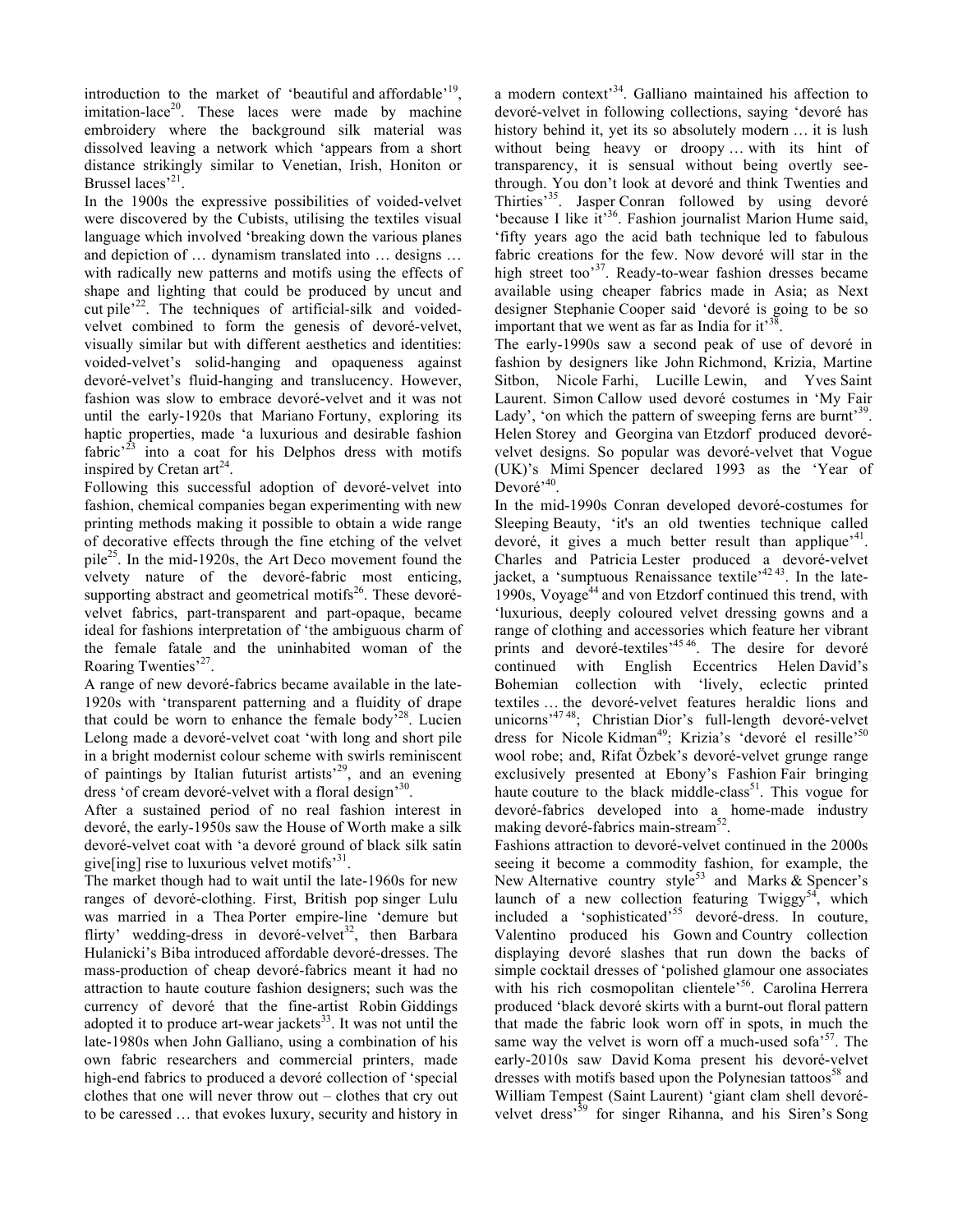collection 'inspired by the work of Pre-Raphaelite artists and features dresses made in a nude devoré-print<sup> $60$ </sup>. Tempest's collection inspired a high street launch of devoré-dresses including: Whistles 'richness, detail and sumptuous fabrics [in] this season must have - devoré<sup> $61$ </sup>, Akris' collection of 'devoré cape dresses that … added sheer as an element in the mix … suggestion of space, dynamics of structure, essentially architecture<sup>-62</sup> and Pringle's collection with their 'signature Argyle motif played out in raised devoré-patterns'63. 2014/15 saw a third peek in the use of devoré-fabrics with no fewer that ten couture designers releasing devoré based designs: Miguel Alex using 'delicate fabrics made of organza and wool devoré'64; Umit Kutluk's 'voluptuous'<sup>65</sup> black devoré dresses; Nina Ricci's coats fabricated in raised devoré and appliquéd needlepoint; House of Rochas' yellow devoré dresses 'light, luminosity, pale pink, lemon, gold blush and pistachio for devoré flowers and frills, velvet and lame'<sup>66</sup> 'shimmer ... luminosity'<sup>67</sup>; Michael van der Ham's dresses 'in his signature collages of devoré, silk, lace and organza … sumptuous'68; Donna Karan's 'very sheer'<sup>69</sup> devoré-dress with motifs of skyscrapers etched into the fabric positioned to protect the modesty of the wearer; Valentino's Awaking Bohemia 'devoré-velvet and tulle dress with a pattern shooting up from hem to bodice<sup> $70$ </sup>; Conran continued his commitment to the fabric in his winter devoré coats 'of richness'<sup>71</sup>; Versace's dresses of 'fluid hippy styles … seventies tattered hems but in handcrafted lace and devoré-velvet<sup> $72$ </sup>, and, Givenchy's ruffle devoré panel dress with its 'subtle references to grunge'<sup>73</sup>. 2016/17 has so far seen Erdem Moralioğlu's 'parade of faded glamour, Edwardian bias-cut velvet devoré styles<sup>57</sup> the internet retailer Bombshell producing a ruffle-cuff dress in 'sumptuous devoré-velvet'<sup>75</sup>, as well as many designers producing devoré-accessories like scarves.

# **DEVELOPING A TAXONOMY-OF-HOLES**

Unfortunately, there exists no unified philosophy of holes that can be used in the development of a taxonomy-of-holes in devoré-lace. Ideas range from holes not existing at all<sup>76</sup>; holes that exist but are neither material or immaterial<sup>77 78 79 80</sup>; holes that exist but are immaterial<sup>81</sup>; and holes that exist and are material<sup>82 83 84 85</sup>.

Devoré-lace produces a contrast between the silence of its holes and the loudness of its fibres. The holes in devorélace are currently perceived as an emptiness, a space between fibre, because we have learned them to be this way. In Locke's empirical theory $86$ , all knowledge comes through experience, suggesting one sees holes only through there existence being learned haptically; much of what we perceived as holes is learnt and not discovered. In Gestalt theory, a hole is not an actual object but the production of balance and perception forces $87$ : in devoré-lace we see the fabric and not the holes<sup>88</sup>. Berkeley's theories<sup>89</sup> are an extension of Locke which suggest that extensions in twodimensional space are learned. He challenges us to question the status quo of holes being immaterial. Deleuze and Guattari perceive holes not as negative, nor an absence but

a particle, having the characteristics of vitality, indifference, continuation, fusion, organisation and duration. For them, a hole is not binary, present  $\sim$  notpresent, real  $\sim$  not-real: it is a multiplicity of combinations not just between hole and the textile but also between environment and the wearer. Holes have many 'forms that we recognise, measure, compare, and change<sup>50</sup>. The holes in devoré-lace can be motifs of pure and empty form, but they can also visualise the unexpected, unwelcome, and unanticipated.

In addition, there is no straightforward connection between the various classifications of holes and devoré-lace as a complex inference process is necessary as most designers and makers have little or no knowledge of hole-theory when constructing their holed fabrics and clothes. But their hole-representations demonstrate that they share certain principals of visual organisation within specific holetheories. For example, an analysis of holed-sculpture reveals three hole classes:

- Concavity<sup>91 92</sup>: White, a shallow hole rounding inwards<sup>93</sup>, an entry<sup>94</sup>. A hole whose diameter is far greater than its depth. A volume created by the act of carving<sup>95</sup>.
- Hollow<sup>96</sup>: Black<sup>97</sup>, a hole whose depth is far greater than its diameter. A deep space in or within<sup>98</sup>, created by the act of boring. Potential energy<sup>99</sup>.
- Piercing: Holes that break-through to the other side, a liberation, an opening-through that lets in light, giving a view to the other-side $100$  providing access to the spaces beyond<sup>101</sup>. Form and spatial depth created by taking material away<sup>102</sup>, a manifestation of absence rather than  $p$ resence $^{103}$ .

However, these classifications are not suitable for a taxonomy-of-holes because, for example, when does a concavity become a hollow?

In order to define a syntax and semantics for a taxonomy-ofholes in devoré-lace throughout all its temporal periods and across all its genre, it becomes necessary to focus upon its objects of discourse: makers, designers, wearers, and consumers. However, the visual-language of holes is difficult to define in a textual-language<sup>104</sup> as they address orthogonal concerns. Non-oral languages lead to the construction of some syntax and sematic assumptions about visual-language. The visual-syntax covers the formal elements whose rules define its correct usage; that is to say how to use such visual concepts as composition, perspective, framing, focus, colour, form, shape, tone, space, etc. The visual-semantics, however, are more complex to define as they are not only given meaning by makers and consumers, but meaning is also dependant upon where ones' temporal viewpoint is taken in history.

A key question in the development of the taxonomy-ofholes in devoré-lace is knowing the point at which all holes become equal; the Kingdom of holes, the top level in its taxonomic hierarchy. Deleuze and Guattari suggest, when faced with such a problem, one should abstract concepts and ideas until they reach the point of the molecular, that is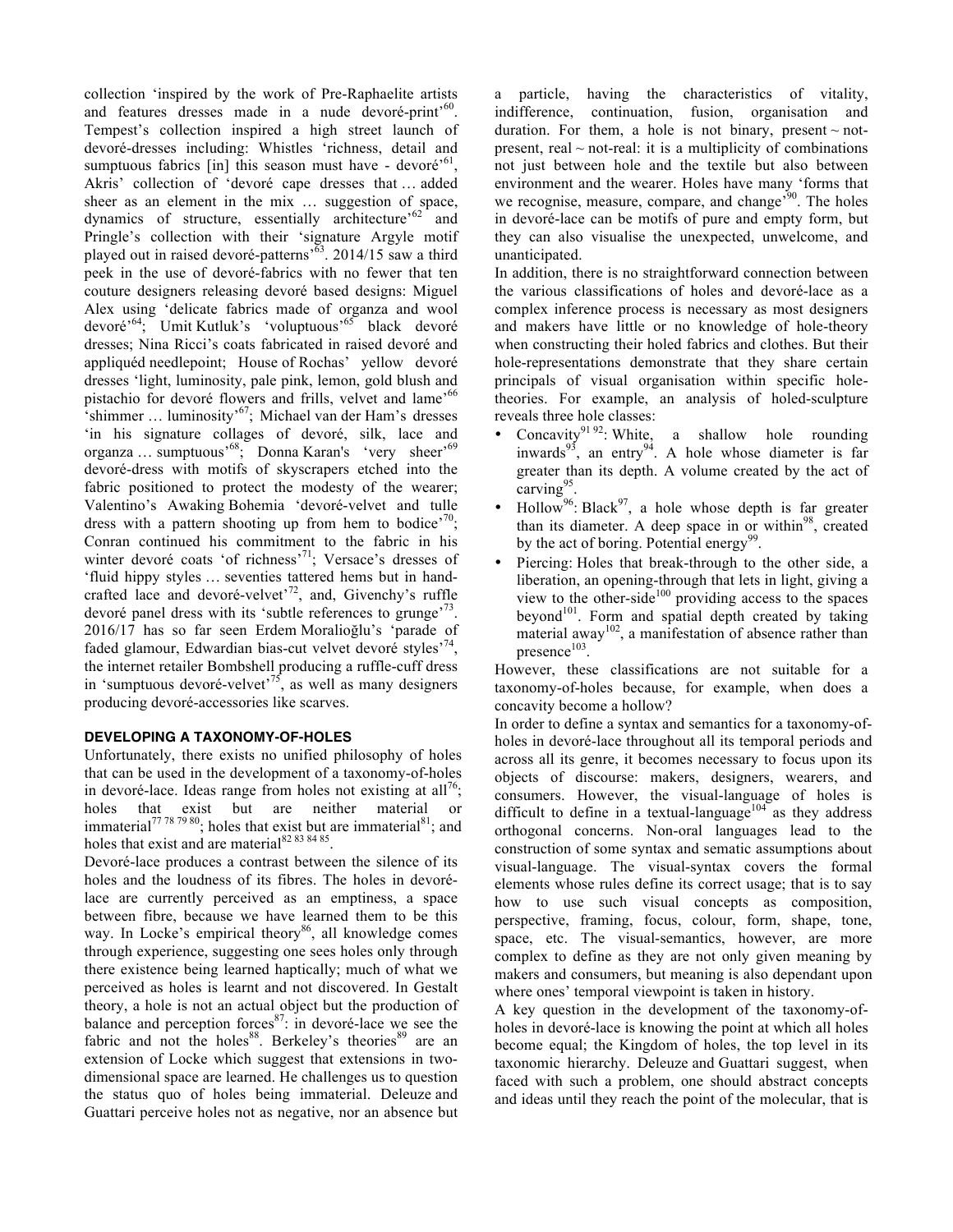the point at which any further abstraction would result in the loss of their identity. Then by a process of concretisation, as these concepts and ideas develop in complexity, identify differences-in-kind that define groups or classes. Fortunately, there are existing taxonomies-oflines, for example, Klee<sup>105</sup>, Kandinsky<sup>106</sup>, and Mondrian<sup>107</sup>, that start from the molecular, i.e. the point or dot, that can be used in developing a taxonomy-of-holes. In these taxonomies one finds that the linearity of the line becomes the planarity of the circle, represent the two-dimensional holes that are found in devoré-lace; and the volume of the sphere, representing the transform these planarity holes into volumetric form found in the clothes made from the devoré-lace.

The development of a taxonomy-of-holes emerging from taxonomies-of-lines requires:

- The embracement of the full range of holes of devorélace. As Ingold admits, its 'the very nature of lines [and holes] that they always seam to wriggle free of any classification one might seek to impose upon them … it is not hard to think of instances that do not fit'<sup>108</sup>.
- A deterritorialisation from a taxonomy-of-devoré $109$ based upon the chemical-technology of textile fibres which lacks an aesthetic categorisation.
- A deterritorialisation from a taxonomy-of-lace based upon pattern-centric visual imagery, which has 'very little relationship with the lace itself [requiring] more engagement with the visual qualities inherent in lace such as holes, looping or moving threads<sup>'110</sup>.

# **THE TAXONOMY-OF-HOLES**

The appropriation of Deleuze and Guattari's philosophy of lines, that is to say not an interpretation but a recontextualisation of their ideas, allows the development of a solid framework for this new taxonomy-of-holes. Their ideas about taxonomies are governed by five rules. Firstly, its language should not be a code as it would be impossible to apply this to all its incarnations. Secondly, its semantics need to be pragmatic as they cannot be defined independently of the artefacts they presuppose. Thirdly, its classes come in pairs. Fourthly, in the context of making, it is impossible to maintain a distinction either between competence and performance or knowledge and process. Lastly, it requires reference to visual categorisation method system using both physical and cognitive images in which its material and immaterial characteristics are grouped according to their differences-in-kind, e.g. material or immaterial, and not difference-in-degree, e.g. large or small.

Using these rules, it is possible to build a five-layer taxonomy-of-holes from the transformation of existing taxonomies-of-lines.

## *Layer 1: Hole-Classes (Point & Line, Surface & Volume)*

Klee's taxonomy introduces the transformation of the static dot into linear dynamics, the line being successive dot progression creating fluid Active, Medial, and Passive lines.

The Active walks and moves freely. The Passive creates texture. The Medial, in the process of being created, replaces the linear by planarity. Thus dots become-line and lines become-surface, demonstrating the dynamistic nature of lines to bring dimensions into being. Kandinsky's taxonomy starts with the Point, and develops it into Straight and Plain angular lines, the latter of which encloses space. However, he goes further in the development of the line to include the Technic. The Technic takes the line into material form. He gives the example of the Eiffel Tower in Paris as being constructed entirely of Technic lines, demonstrating the transformational nature of lines to bring the matter into the being. Mondrian's taxonomy describes only two lines, the Vertical and Horizontal, as being sufficient to create the transversal demonstrating that a set of hole classes need not be complex. Thus at the Class hierarchical level, Klee, Kandinsky and Mondrian can be seen to articulate four categories of holes:

- Point: Zero-dimensional holes.
- Line: One-dimensional holes.
- Surface: Two-dimensional holes.
- Volume: Three-dimensional holes.

In devoré-lace, one can perceive all four classes of holes.

## *Layer 2: Hole-Orders (Supple & Rigid)*

At the Order hierarchical level Deleuze and Guattari describe two different-in-kind lines which can transform into hole-orders:

- Supple: These holes are micro-molecular and vectorial, that is, they comprise both speed and direction. Existing in smooth-space, which is associated with close-up vision and the haptic, these holes interlace signs and territories. In devoré-lace, smooth-space is where the fabric designer creates and where individual holes can be recognised<sup>111</sup>.
- Rigid: These holes are macro-molar and dimensional, that is, they occupy space. Existing in striated-space, which is associated with distance vision and the optical, these holes organise their hole-linings to communicate and resonate as a whole. Devoré-lace fabric is seen in striated-space where the dynamic patterns of a collection of holes can be recognised.

Clothes made from devoré-lace fabrics perform the interaction between these two hole-orders.

#### *Layer 3: Hole-Families (Articulated & Segmented, Strata & Territory)*

At the Family hierarchical level Deleuze and Guattari describe how Supple and Rigid lines can transform into hole-families.

Supple holes can be perceived in devoré-lace in two forms:

- Articulated: Where individual holes join to form larger complex holes.
- Segmented: Where holes cut across individual holelinings creating perimeters without edges, thresholds between fibre and space.
- Rigid holes can be perceived in devoré-lace in two forms: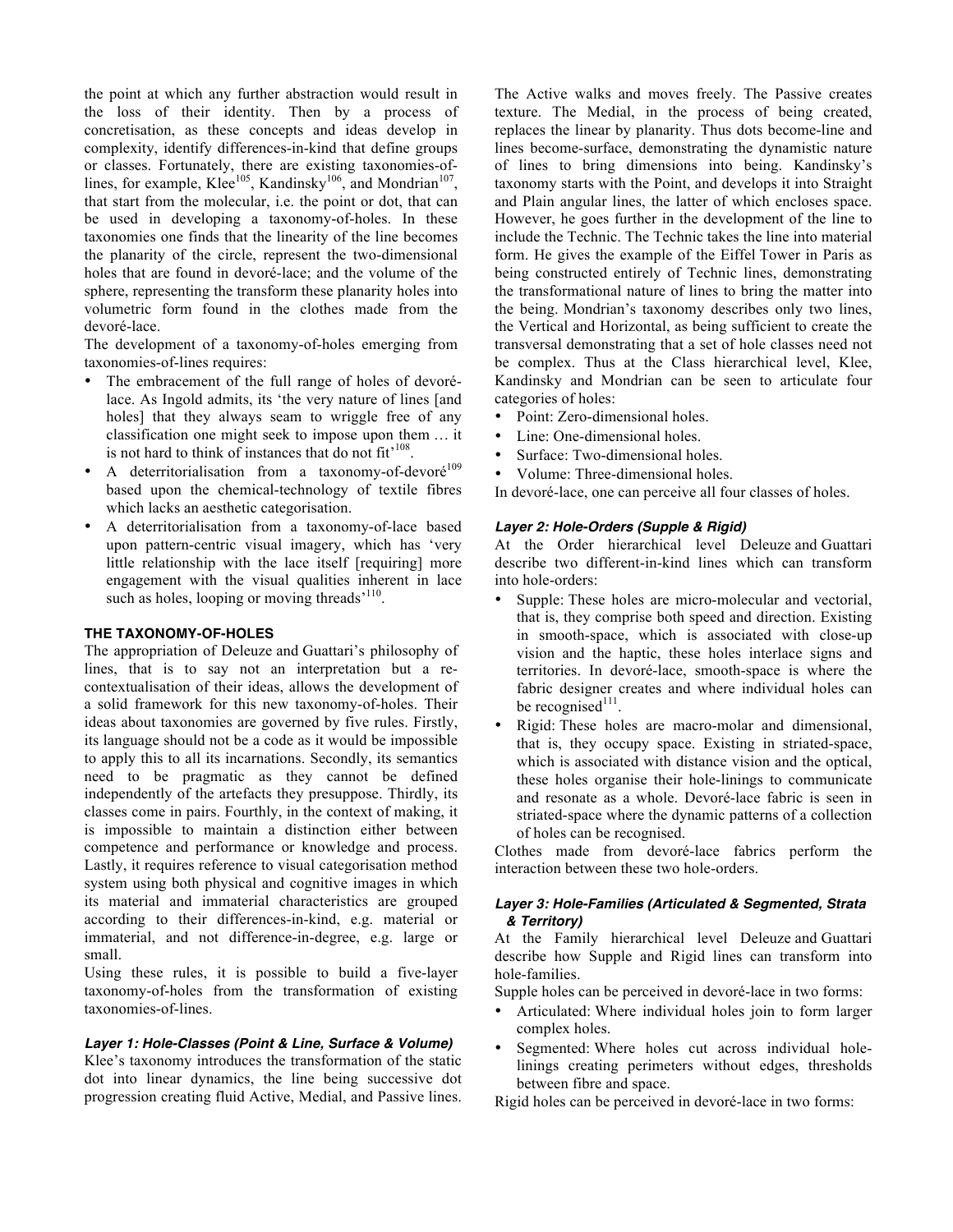- Strata: Where holes are arranged in distinct layers.
- Territory: Where holes are arranged in distinct zones or areas.

## *Layer 4: Hole-Genera (in- & on-, through- & of-)*

Ingold's taxonomy<sup>112</sup> appears to operate at this layer of a taxonomy-of-holes. Ingold attempts to accommodate all lines into four genera: Threads, being a filament of some kind; Traces, being an enduring mark left by a continuous movement; Cut/Creases created not by adding or subtracting material but by ruptures in a surface; and, Ghostly that have no tangible quality. As Ingold's groupings are pragmatic, a direct transformation into hole-genera is difficult. However, the practice of devoré-making brings one to the thought that one does not look *at* devoré-lace, but looks *through* and *around* it, revealing shapes which take form: *on* traversing its pattern of holes, *in* individual holes, and gaining movement *through* the thresholds *of* its holes. This leads to a translation of Ingold's genera more suited to categorising devoré-lace's holes:

- in-Hole: An opening in a surface that requires spatial depth but does not pierce through to the other side. These holes have many forms, for example, a cut of various depths. In making devoré-lace, as layers of devoré-textile are removed new surfaces are exposed, with reference to time<sup>113</sup> and process<sup>114</sup>.
- on-Hole: An opening on a surface. An area, a discontinuity in the broadest sense. For example, an irregularity in a regular pattern such as a blank in the chemical printing of devoré-textile can be perceived as a hole $^{115}$ .
- through-Hole: An opening through a surface. A piercing that has opened-up, connecting one-side to the other<sup>116</sup>. The devoré-textile completely eaten into.
- of-Hole: A disassociation from the hole's host, for example, the devoré-shadows and the space around; the body of the wearer.

## *Layer 5: Hole-Species (Abstraction, Allegory, Cliché, Haptic, Idiom, Metaphor, Rhetoric, Symbol)*

To release a richness of diversity of holes that can be made in devoré-lace a Species layer of taxonomy is required. There are exemplars of embracing a more subjective layer to a taxonomy. For example, in challenging Newton's objective view of the species of colour<sup>117</sup> as a physical problem, Goethe<sup>118</sup> sought to characterize how colours affect us. This affords a more useful and expressive approach to embrace an additional subjective dimension to the classification of devoré-lace's holes. The making of devoré-lace suggests eight subjective areas which respond to very different visual messages that can be used in the definition of the Species categories of the taxonomy-ofholes. However, the boundaries between them are porous and will reflect the pragmatism of message and making.

Abstraction: A removal of unwanted detail or noise from hole-motifs so that visual meaning is not confused or diluted, relying on symbolism and key images to convey

meaning<sup>119</sup>. For example, devoré-lace can be seen as an infinite Sea-of-Holes<sup>120</sup> with no start and no end.

- Allegory: A presentation of an encryption expression of difficult or uncomfortable ideas through hole-patterns that would be hard to address in an oral or textual language. For example, devoré-lace can embrace the stories that embrace the language of its making and provide a way of expressing historical context of exploitation and the identity of the unknown maker $^{121}$ .
- $Cliché<sup>122</sup>: A visual stereotyping so that the mind auto$ responds to ideas that has become fixed by being widely held. For example, devoré-lace's net, its holes within holes, like the Poinçonneur des Lilas whom makes little holes within holes all day for no particular purpose<sup>123</sup>.
- Haptic: A utilization of all senses to present sensoryimages to the mind to explore the extrinsic and intrinsic properties of holes. For example, the clothes wearer presenting glimpses of their body through the devorélace as in the peritext of The Very Hungry Caterpillar<sup>124</sup>.
- Idiom: Employing figurative meanings to respond to the minds deeply held beliefs. These idioms can take a set of specified or traditional accepted symbolic holed-motifs. Devoré-lace examples include: Charles and Patricia Lester's jackets using renaissance motifs and Helen David's dresses featuring heraldic lions and unicorns<sup>125</sup>, both recalling a classic historical period.
- Metaphor: Using cross-domain projections to covey perhaps a less visually pleasing idea, to think of holes through the use of imagination. For example, the semantics of the sea has an affinity with devoré-lace: fume, waves, crests, white, the waves not solid but producing a shoreline, a threshold, folds in sea creating lace upon their surface  $126$ .
- Rhetoric: Presenting the mind with those images that are persuasive because they respond to the minds prejudicial viewpoints. For example, the visual rhetoric of devorélace is in actuality that of devoré-velvet and not the richness of its other fabric forms.
- Symbol: Visual codes embedded within the holepatterns that communicate directly with the unconscious mind which create intelligibility. For example, making Dürer like folds $127$  and layers in the devoré-lace to communicate ideas from the fabric and dressmaker.

#### **Summary**

The hierarchal taxonomy-of-holes in devoré-lace is summarised in the table below.

| <b>CLASS</b>   | Point        | Line         | Surface  | Volume    |
|----------------|--------------|--------------|----------|-----------|
| <b>ORDER</b>   | Supple       |              | Rigid    |           |
| <b>FAMILY</b>  | Articulation | Segmentation | Strata   | Territory |
| <b>GENUS</b>   | $in$ -Hole   | $on$ -Hole   | through- | of-Hole   |
|                |              |              | Hole     |           |
| <b>SPECIES</b> | Abstraction  | Allegory     | Cliché   | Haptic    |
|                | Idiom        | Metaphor     | Rhetoric | Symbol    |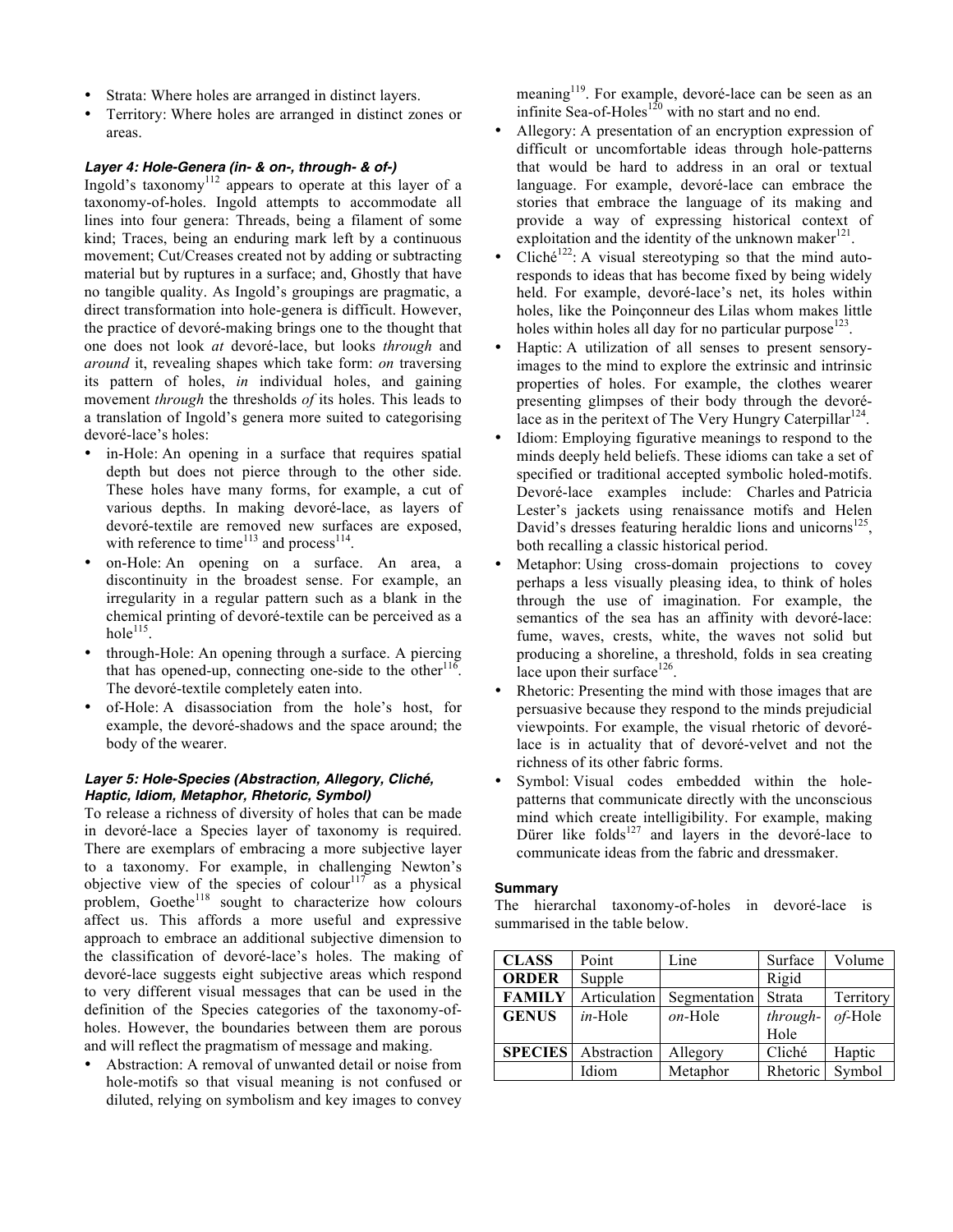# **CONCLUSIONS**

The aesthetic history of devoré within the context of the fashion has shown that in actuality it was the history of devoré-velvet, ignoring the rich diversity of other devorétextiles and devoré-processing techniques. Each incarnation of a new fashion item makes reference to a cliché of rich and luxurious clothes and textiles of the past. To put devorélace into the context of fashion is to make it a visual cliché and loses the laces original meaning. One sees fashions use of devoré as 'being only new grouping of clichés, new arrangement of accustomed memories … give the little shock or thrill of surprise, it does not disturb the emotional self or force one to see something new<sup>128</sup>.

The embracing of this taxonomy-of-holes gives new understandings of structure and identity in devoré-lace finding a utility outside its visual cliché predicated upon the alluring and translucent qualities of devoré-velvet. This taxonomy supports a vision of a fuller potential for devorélace as a fashion design fabric whose performance is reflected in the complexity of a multitude of devoré-textile fibres and their resultant surfaces, and how, through holes, its materiality and immateriality address each other.

This taxonomy embraces the fact that a hole is not just an absence, but rather a complex haptic and optical heterogeneity in a homogeneous textile surface. Devoré-lace need not be a binary velvet structure with either a presence or absence of a textile pile but rather a more complex haptic fabric. This understanding affords a designer's engagement with the complete process of devoré and the creation of its holes, thus enabling the making of devoré-fabric patterns whose holed-motifs encapsulate meaning and their location controlled exactly as to where they fall on the wearers body. This engagement should result in rich and expressive holed devoré-fabrics affording the making of clothes that are more thoughtful and expressive.

## **ACKNOWLEDGEMENT**

I thank my Director of Studies, Dr Simon Clarke, who provided helpful comments on previous versions of this paper.

#### **REFERENCES**

- 1 Deleuze, G., Guattari, F. (2012). *A Thousand Plateaus*. Continuum
- 2 Earnshaw, P. (1991). *Lace in Fashion.* Gorse Publications. p. 157
- 3 Shepherd, R. (2003). *The Lace Classification System.* Powerhouse Publishing
- 4 Millar, L. (ed). (2001). *Textual Space.* Surrey Institute of Art and Design. pp.  $1 - 12$
- 5 Bartech, J. (2010). 'The Digital Touch: Craft-work as Immaterial Labour and Ontological Accumulation'. *www.ephemeraweb.org* Vol. 10. No. 3-4. pp. 303 - 318 [online] Available at: http://www.ephemerajournal.org/contribution/digital-touch-craftwork-immaterial-labour-and-ontological-accumulation [Last accessed: 8 October 2016]
- 6 Lazzarato, M. (1997). *Immaterial Labour*. [online] Available at: http://www.generation-online.org/c/fcimmateriallabour3.htm [Last accessed: 8 October 2016]
- 7 McFadden, D. (2008). *Radical Lace & Subversive Knitting.* New York Museum of Art and Design
- 8 Lawrence, D. H. (1929). *Things Men Have Made.* [online] Available at: http://www.vam.ac.uk/content/articles/f/forms-of-verse-freeverse/ [Last accessed: 16 November 2015]
- 9 Merrell, F. (2001). *Charles Sanders Peirce's Concept of the Sign*. Reproduced in: Cobley, P. (ed). (2001). *The Routledge Companion to Semiotics and Linguistics*. Routledge. pp. 28 – 39
- 10 Gell, A. (1998). *Art and Agency*. Oxford University Press. pp. 16 17 & p. 222
- 11 Manders-Huits, N. (2010). 'Practical versus Moral Identities in Identity Management'. *Ethics and Information Technology*. Vol.12. Springer. pp. 43–55
- 12 Stets, J. E., Burke, P. J. (2003). *A Sociological Approach to Self and Identity*. Reproduced in: Leary, M., Tangney, J. (eds). *Handbook of Self and Identity*. Guilford Press. p. 132 & pp. 128 - 152
- 13 Winnicott, D. W. (1969). 'The Use of an Object'. *International Journal of Psycho-Analysis.* Vol. 50. pp. 711 - 716. [online] Available at: http://icpla.edu/wpcontent/uploads/2013/08/Winnicott-D.-The-Use-of-an-Object.pdf [Last accessed: 12 May 2016]
- 14 Attfield, J. (2012). *Change: The Ephemeral Materiality of Identity*. Reproduced in: Harper, C. (ed). (2012). *Identity*. BERG. pp. 180  $-202.$
- 15 Deleuze, G., Guattari, F. (2012). *A Thousand Plateaus.* Continuum. pp. 524 – 526
- 16 Millar, L. (2011). *Transition and Influence.* [online] Available at: http://www.transitionandinfluence.squarespace.com/profile/ [Last accessed: 12 December 2015]
- 17 Woodward, S., Fisher, T. (2014). 'Fashioning Through Materials: Material Culture, Materiality and Processes of Materialization.' *Critical Studies in Fashion and Beauty*. Vol. 5. No. 1. pp. 3 – 22.
- 18 Swicofil. (2016). *Rayon.* [online] Available at: http://www.swicofil.com/products/200viscose.html [Last accessed: 17 April 2016]
- 19 Cumming, V., Cunnington, P. E. (1976). *The Dictionary of Fashion History.* BERG. p. 281
- 20 Earnshaw, P. (1980). *The Identification of Lace.* Shire Publications. p. 134
- 21 ibid. p. 20
- 22 de' Marinas, F. (ed). (1994). *Velvet.* Idea Books. p. 69
- 23 Robertson, A. (2005). *From Economy to Exclusivity: A History of the Devoré Textile 1880 to 1940.* PhD Thesis. BruneI University p. 127
- 24 Leventon, M. (2005). *Artwear – Fashion and Anti-Fashion*. Thames and Hudson
- 25 Robertson, A. (2006). 'Tracing the Temporary Thread: Decorative and Functional Devoré Textiles of the Early Twentieth Century.' *Textile Society of America Symposium Proceedings.* Paper 329. [online] Available at: http://digitalcommons.unl.edu/tsaconf/329 [Last accessed 23 September 2016]
- 26 V&A. (1925). *Collection No. T.269-1975 Isabelle Mazzitelli – T&F*. [online] Available at: http://collections.vam.ac.uk/item/O85661/evening-coat-unknown/ [Last accessed: 17 April 2016]
- 27 de' Marinas, F. (ed). (1994). *Velvet.* Idea Books. p. 102
- 28 Robertson, A. (2005). *From Economy to Exclusivity: A History of the Devoré Textile 1880 to 1940.* PhD Thesis. BruneI
- 29 Rode Island School of Design Online Exhibition. [online] Available at: http://tirocchi.stg.brown.edu/exhibition/fashion/cub06.html [Last
- accessed 1 October 2016] 30 V&A. (1932). *Collection No. T.295-1974*. [online] Available at:
- http://collections.vam.ac.uk/item/O138939/evening-dress-lelonglucien/ [Last accessed: 17 April 2016]
- 31 House of Worth No. 2250
- 32 Baker, L. (2014). *The Evolution of the Wedding Dress*. [online] http://www.bbc.com/culture/story/20140503-how-weddingdresses-evolved [Last accessed: 22 March 2017]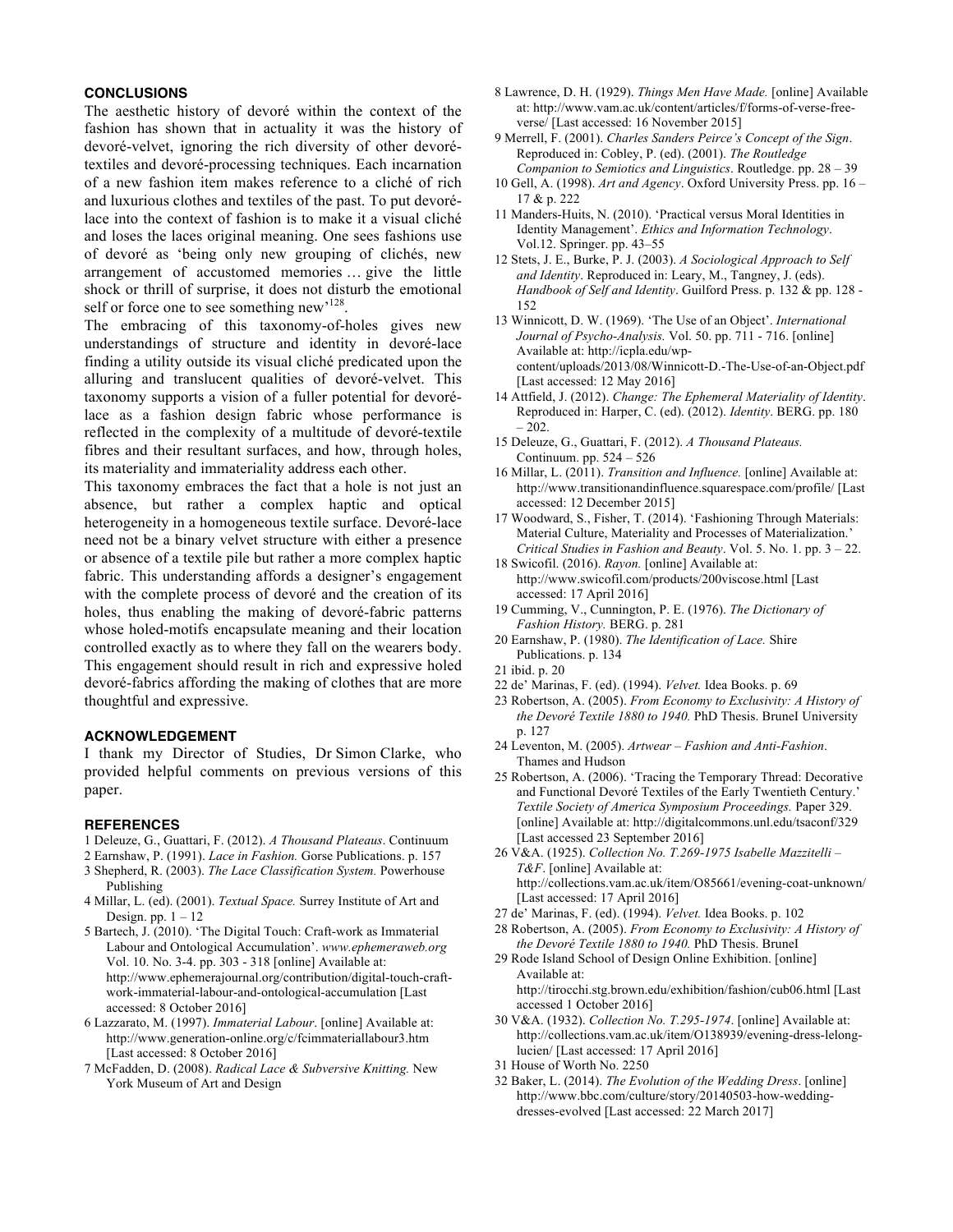- 33 Leventon, M. (2005). *Artwear – Fashion and Anti-Fashion*. Thames and Hudson
- 34 Hume, M. (1989). *The Romance of Devoré*. The Sunday Times Magazine. June 4. [online] Available at: http://www.marionhume.com/tag/jasper-conran/ [Last accessed: 9 April 2016]
- 35 ibid.
- 36 ibid.
- 37 ibid.
- 38 ibid.
- 39 Independent. (1993). [Newspaper] 11 February *Fashion: Mr Conran's fin de siècle.* [online] Available at: http://www.independent.co.uk/life-style/fashion/news/fashion-mrconrans-fin-de-siecle-severity-thy-name-was-jasper-now-he-whocleaved-to-chaste-lines-and-1472203.html [Last accessed: 9 April 2016]
- 40 Vogue UK. (1993). *Mimi Spencer.* June. p. 75
- 41 Brennan, M. (1994). *All Hands to Tutu*. Herald Scotland. March 10. [Newspaper] Available at: http://www.heraldscotland.com/news/12681641.All\_hands\_to\_tut u/ [Last accessed: 9 April 2016]
- 42 V&A (1994). *Collection No. T.1000-1994.* [online] Available at: http://collections.vam.ac.uk/item/O84073/brown-oil-slick-jacketcharles-patricia-lester/ [Last accessed: 9 April 2016]
- 43 De la Haye, A. (ed). (1997). *The Cutting Edge: 50 Years of British Fashion 1947- 1997*. V&A Publications. Plate 71
- 44 V&A. (1995). *Collection No. T689:1 – 4*. [online] Available at: http://collections.vam.ac.uk/item/O164506/ensemble-voyage/ [Last accessed: 17 April 2016]
- 45 V&A Collection No. number 1996/799. [online] Available at: http://collections.vam.ac.uk/item/O84536/dressing-gown-andvon-etzdorf-georgina/ [Last accessed: 17 April 2016]
- 46 De la Haye, A. (ed). (1997). *The Cutting Edge: 50 Years of British Fashion 1947- 1997*. V&A Publications. Plate 84
- 47 V&A Collection No. T.143:1 to T.143:3. [online] Available at: http://collections.vam.ac.uk/item/O84538/ensemble-claire-angel/ [Last accessed: 9 April 2016]
- 48 De la Haye, A. (ed). (1997). *The Cutting Edge: 50 Years of British Fashion 1947- 1997.* V&A Publications. Plate 72
- 49 Vogue (UK) Dec. 1998
- 50 Vogue (Paris) Dec/Jan
- 51 Ozbek. (1995). *Devoré Grunge*. [online] Available at: https://www.1stdibs.com/fashion/clothing/evening-dresses/1990sozbek-devore-velvet-grunge-slip-dress/id-v\_152968/ [Last accessed: 9 April 2016] & [online] Available at: http://www.npr.org/2014/02/15/276987206/the-ebony-fashionfair-changing-history-on-the-catwalk [Last accessed: 9 April 2016]
- 52 Hume, M. (1997). *Kitchen Couture*. Vogue (US). March. pp. 179 184 [online] Available at: http://www.marionhume.com/wpcontent/uploads/1997/03/Couture-Textilels2.jpg [Last accessed: 9 April 2016]
- 53 Sunday Times Magazine. No. 26. July. 2003
- 54 O'Hara-Callan, G. (2001). *Fashion and Fashion Designers.* Thames and Hudson. p. 242
- 55 Vogue UK. (2007). *Marks & Spencer and Twiggy*. [online] Available at: http://www.vogue.co.uk/news/2007/09/25/thegolden-touch [Last accessed: 9 April 2016]
- 56 Vogue UK. (2001). *Valentino's 'Gown and Country'.* [online] Available at: http://www.vogue.co.uk/news/2001/03/13/gownand-country [Last accessed: 9 April 2016]
- 57 Vogue UK. (2008). *Carolina Herrera*. [online] Available at: http://www.vogue.co.uk/fashion/spring-summer-2008/ready-towear/carolina-herrera [Last accessed: 9 April 2016]
- 58 Vogue UK. (2012). *David Koma.* [online] Available at: http://www.vogue.co.uk/fashion/spring-summer-2012/ready-towear/david-koma
- 59 Vogue UK. (2010). *William Tempest (Saint Laurent) Dresses.*

[online] Available at:

http://www.vogue.co.uk/news/2010/11/02/rihanna-wears-williamtempest [Last accessed: 9 April 2016]

- 60 Vogue UK. (2011). *William Tempest (Saint Laurent) Collection: Siren's Song.* [online] Available at: http://www.vogue.co.uk/news/2010/09/01/william-tempestspring-summer-2011-preview [Last accessed: 9 April 2016]
- 61 Vogue UK. (2011). *Whistles*. [online] Available at: http://www.vogue.co.uk/search?q=devore [Last accessed: 9 April 2016]
- 62 Vogue UK. (2012). *Akris.* [online] Available at: http://www.vogue.co.uk/fashion/autumn-winter-2012/ready-towear/akris [Last accessed: 9 April 2016]
- 63 Vogue UK. (2013). *Pringle of Scotland.* [online] Available at: http://www.vogue.co.uk/fashion/autumn-winter-2013/ready-towear/pringle-of-scotland [Last accessed: 9 April 2016]
- 64 Mercedes-Benz. (2014). *Fashion Week.* February. [online] Available at: http://www.umitkutluk.ie/ready-to-wearautumnwinter-14/ [Last accessed: 9 April 2016]
- 65 Vogue UK. (2014). *Umit Kutluk.* [online] Available at: http://www.vogue.co.uk/fashion/autumn-winter-2014/ready-towear/nina-ricci [Last accessed: 9 April 2016]
- 66 Jorgensen, J., Scoggins, D. (2015). *Creating the Illusion: A Fashionable History of Hollywood Costume Designers.* Running Press. p. 294
- 67 Vogue UK. (2014). *Rochas.* [online] Available at: http://www.vogue.co.uk/fashion/spring-summer-2014/ready-towear/rochas [Last accessed: 9 April 2016]
- 68 Vogue UK. (2014). *Michael van der Ham.* [online] Available at: http://www.vogue.co.uk/fashion/spring-summer-2014/ready-towear/michael-van-der-ham [Last accessed: 9 April 2016]
- 69 Fitzegerald, B. (2017). *Lady Liberty: The Fabric & Fashion Legacy of Donna Karan*. [online] Available at: http://www.lesouk.co/articles/material-inspiration/lady-libertythe-fabric-fashion-legacy-of-donna-karan [Last accessed: 9 April 2017]
- 70 Vogue NY. (2015). *Valentino – Awaking Bohemia*. [online] Available at: http://www.vogue.com/fashion-weekreview/1688983/valentino-spring-2015-rtw/ [Last accessed: 9 April 2016]
- 71 Vogue UK. (2015). *Jasper Conran.* [online] Available at: http://www.vogue.co.uk/fashion/autumn-winter-2015/ready-towear/jasper-conran [Last accessed: 9 April 2016]
- 72 Vogue UK. (2015). *Versace.* [online] Available at: http://www.vogue.co.uk/fashion/autumn-winter-2015/couture/versace [Last accessed: 9 April 2016]
- 73 Dress Ref: 15U 2174 336 001 [online] Available at: https://www.givenchy.com/en/node/10529/lookbook/ [Last accessed: 9 April 2016]
- 74 Vogue UK. (2016). *Erdem.* [online] Available at: http://www.vogue.co.uk/fashion/autumn-winter-2016/ready-towear/erdem [Last accessed: 9 April 2016]
- 75 Bombshell. [online]. Available at: https://www.bombshellhq.com/collections/moss-crepedresses/products/copy-of-3-4-sleeve-lined-bombshell-dress-inliberty-heads-and-tails-print?variant=27322203846 [Last accessed: 24 December 2016]
- 76 Jackson, F. (1977). *Perception. A Representative Theory.* Cambridge University Press. p. 132
- 77 Kant, I. (1781). *Critique of Pure Reason A203/B249.* Reproduced in: Ariew, R., Watkins, E. (ed). *Modern Philosophy an Anthology of Primary Sources.* Hackett Publishing
- 78 Karmo, T. (1977). 'Disturbances'*. Analysis.* Vol. 37. pp. 147 148
- 79 Lewis, D., Lewis, S. (1970). 'Holes'. *Australasian Journal of Philosophy*. Vol. 48. No. 2. pp. 206 - 212
- 80 Wake, A., Spencer, J., Fowler, G. (2007). 'Holes as Regions of Spacetime'*. The Monist.* Vol. 90. pp. 372 - 378
- 81 Casati, R., Varzi, A. C. (1994). *Holes and Other Superficialities.*